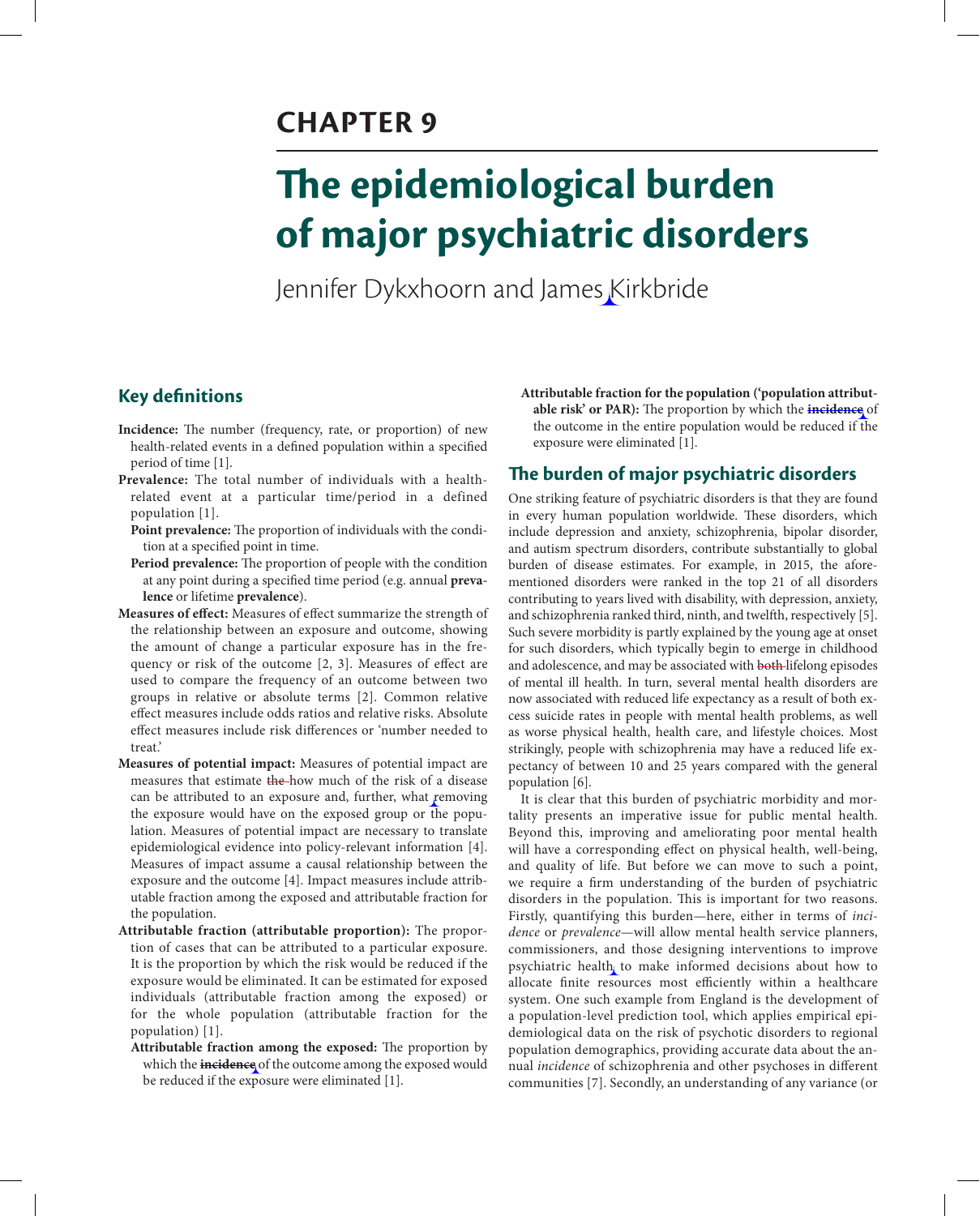homogeneity) in *incidence* or *prevalence* of psychiatric disorders may inform or generate hypotheses about the possible causes of disorder.

In this chapter we provide an overview of the major epidemiological evidence describing the burden of three major psychiatric outcomes; common mental disorders (depression and anxiety), psychotic disorders (schizophrenia and other psychotic disorders), and suicide. Where major patterns of variation exist—by person or place—we also highlight these, with a special focus on the role of ethnicity and its implications for understanding the social and economic determinants of health. Because there is a substantial literature on these topics already, we have chosen to be selective rather than comprehensive in our treatment of the literature. We will refer to the major epidemiological studies conducted in psychiatric epidemiology over the past 30 years—typically in North America and Europe—as well as important systematic reviews and landmark studies. Finally, in this chapter, we briefly consider how this epidemiological data may inform possible interventions for public mental health.

#### **Common mental disorders**

A recent major systematic review of common mental disorders (CMD), which included both mood and anxiety disorders, placed the annual *prevalence* as 15.4% (95% confidence interval (CI) 12.8–18.6%) [8]. Remarkably, the pooled lifetime *prevalence* of disorders reported in this review rose to nearly one in three people (29.2%; 95% CI 25.9–32.6%). The annual *prevalence* of CMD appears to be almost twice as common in women as men, a pattern that holds for both mood (women: 7.3% (95% CI 6.5–8.1%); men: 4.0% (95% CI: 3.5–4.6%)) and anxiety disorders (women: 8.7% (95% CI 7.7–9.8%); men: 4.3% (95% CI 3.7–4.9%)). The same review found some global variation in these patterns, most notably with lower estimates from North and South East Asia, and Sub-Saharan Africa, with higher rates in English-speaking populations. It is unclear whether such differences reflect genuine ethnic, social, and cultural variation in the manifestation of mental health symptomatology, or may arise for other reasons, including possible biases in the cultural sensitivity of diagnostic tools to detect mental health symptoms in different settings.

Epidemiological studies of CMD are most typically conducted using cross-sectional designs of the general population to estimate past symptomatology (i.e. in the past week, year, or lifetime) meeting diagnostic criteria for a disorder. While such studies may be somewhat prone to recall, they permit estimation of *prevalence* for a set of disorders, which may be under-reported in studies solely reliant on hospital records or routine databases, as many people meeting diagnostic criteria for a CMD may never present to mental health services. *Incidence* studies of CMD are more rarely conducted, given this issue, and given that it may be particularly tricky to determine whether an episode of depression or anxiety is truly the first someone may have experienced. Furthermore, while CMDs are—vis-à-vis other psychiatric disorders—just that, relatively common, the absolute occurrence of episodes may be infrequent and require large sample sizes in order to provide precise *prevalence* estimates, or detect statistically robust differences in burden between different population subgroups. For these reasons, large, high-quality epidemiological studies of CMD are relatively infrequent.

Three of the largest and methodologically robust examples of their kind are the Epidemiologic Catchment Area (ECA) study [9], the National Comorbidity Surveys (NCS; I and II) [10]—both from the USA—and the Adult Psychiatric Morbidity Surveys (APMS) in the UK. The earliest of these three was the National Institute for Mental Health-funded ECA study, conducted in five sites to establish the 1-month and lifetime *prevalence* of psychiatric morbidity in the general population. The study represented a major advance in epidemiological enquiry of mental health disorders, using a standardized survey design across all five sites to establish the *prevalence* of mental health disorders according to validated diagnostic criteria (according to the Diagnostic and Statistical Manual of Mental Disorders, third edition (DSM-III)), obtained from standardized diagnostic interviews. It is difficult to overestimate the magnitude of this advance; the ECA study—almost for the first time—sought to differentiate 'global impairment' into specific, operationalized, and validated diagnostic categories. This approach recognized that differences in presentation may reflect underlying variation in aetiology, treatment, and care, in accordance with observations from other medical disciplines:

We know from clinical information that persons with different mental disorders ... have different demographic characteristics...family histories, life events, and neurobiologic correlates. They also have different responses to specific treatments. Such variations in correlates of other medical conditions are generally indicative of different diagnostic categories, etiologies, and need for care (Regier et al. 1984, pp.937-8 [9]).

Studies of specific psychiatric disorders required larger sample sizes, and this was recognized in the ECA study design, which sought to interview almost 20,000 people from its five sites. Subsequently, the study was able to provide precise estimates of the 1-month *prevalence* of all major psychiatric disorders in the adult population together (15.4%), as well as disorder-specific estimates [11]. The 1-month *prevalence* of affective disorders were higher in women (6.6%) than men (3.5%), a pattern that held for major depressive disorder, dysthymia, and anxiety disorders separately [12]. Further analysis of the ECA data suggested that *prevalence* estimates of these disorders (most strongly for major depressive disorders and anxiety disorders) tended to be higher among people from lower socio-economic backgrounds, and those who were separated or divorced, although—like with any cross-sectional study—reverse causation could explain such correlations. The study found little variation in CMDs by ethnicity, but both neighbourhood disadvantage and residential instability were found to be associated with a higher 12-month *prevalence* of major depressive disorder [13].

Both the ECA study and the NCS study which followed a decade later, reported 12-month *prevalence* of any mental health disorders to be nearly one in three of the US population. Startlingly, both studies found that at least one in five of this group (rising to one in four in the NCS study) had not received treatment for their disorder, whereas half of those receiving treatment in the NCS study, did not meet DSM-III revised diagnostic criteria for a mental health disorder. Such studies are thus vital for taking the temperature of psychiatric morbidity in the population, as well as the level of untreated or over-treated need requiring redress through service reorganization. As mental health and well-being are not stochastically, or even solely genetically, determined, patterns of need at the population level will be influenced by changing sociodemographic, economic, and other (social or physical) environmental dynamics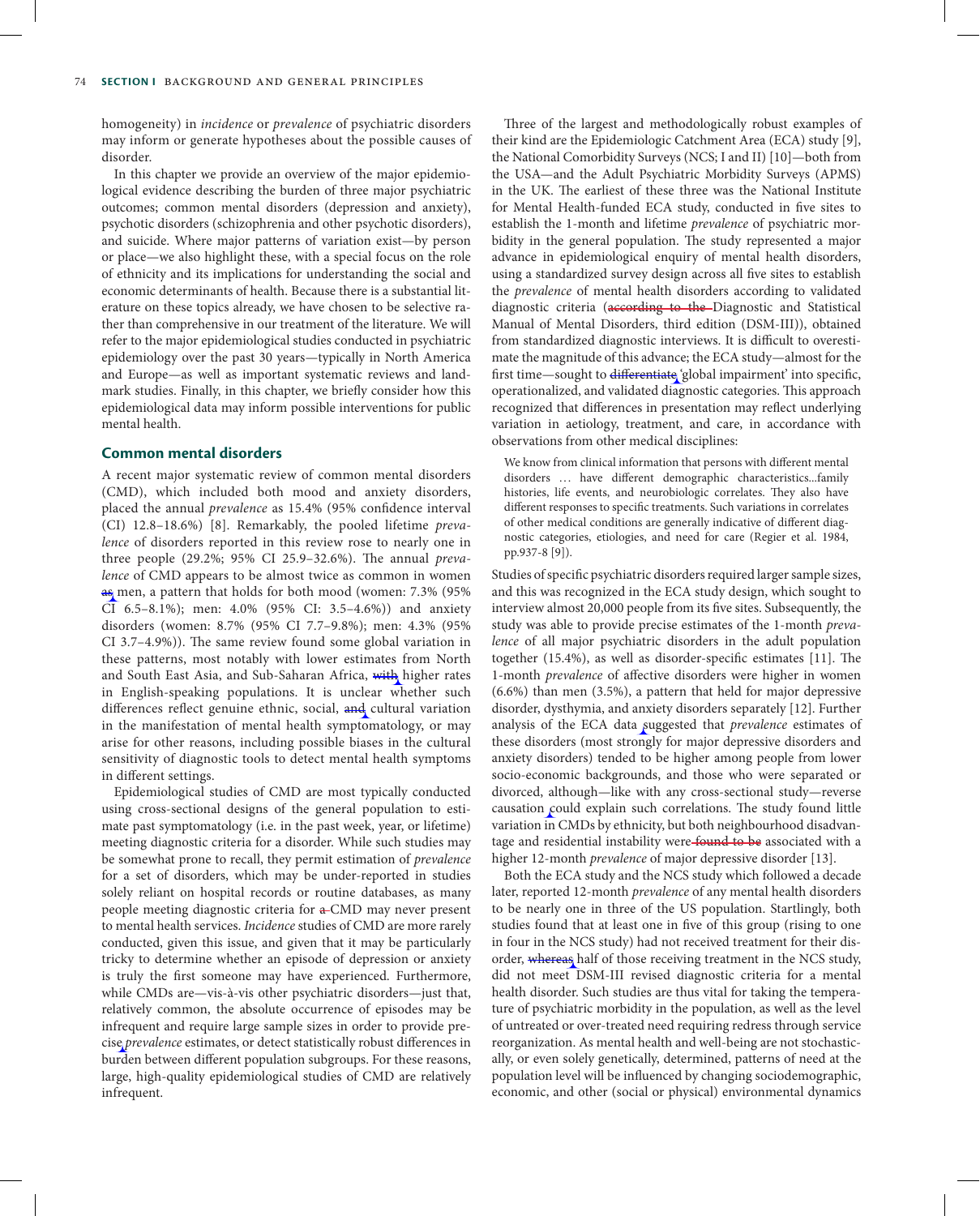over time. Furthermore, patterns of care are also subject to changing social, economic, and political landscapes over time, and, as such, single, isolated measurements of a nation's mental health 'temperature' provided by single cross-sectional surveys may not detect broader climatic shifts in psychiatric morbidity over the longer term.

Such issues led the original authors of the NCS study to initiate a replication study (NCS-R) between 2001 and 2003, a decade after the first [10, 14]. While the NCS-R study found similar 12 month *prevalence* estimates of anxiety, mood, and substance abuse disorders to the earlier NCS study (of around one in three respondents), one major difference between the surveys was the increase in treatment for such disorders, rising from 24.3% to 40.4% of respondents with a diagnosable (DSM, fourth edition (DSM-IV)) mental health condition. Nonetheless, the majority of people who met criteria for psychiatric disorder in the year prior to each survey still received no treatment for their care, whereas there were substantial increases in treatment among people who did not meet criteria for a DSM-IV mental health disorder, or whose disorder was in the mild range. The authors noted various possible reasons for such changes, including more direct-to-consumer marketing strategies by the pharmaceutical industry (not permitted in other countries, including, e.g., the UK), better mental health awareness, increased insurance coverage, and better access to community services. Finally, the NCS-R highlighted the treatment gap between various groups; women, those aged between 35 and 54 years, and white groups (vis-à-vis non-Hispanic black and Hispanic populations) were more likely to receive treatment.

One further notable epidemiological study of CMD outside of the USA deserves attention; the APMS in the UK, a repeated crosssectional household survey conducted over four successive waves in 1993 [15], 2000 [16], 2007 [17], and 2014 [18]. Compared with the US studies, the estimated 12-month *prevalence* of CMDs was lower in the UK, with around one in six people meeting diagnostic criteria in the last wave of the APMS study, albeit using a different diagnostic instrument (Clinical Interview Schedule–Revised). Nonetheless, trends between the US and UK surveys in treatment patterns exist. Like the ECA and NCS studies, the APMS surveys have found substantial levels of untreated mental health need in the community, with only one in three of the 2014 wave of the APMS reporting having sought treatment for their CMD [18]. As in the USA, treatment rates have risen over time, which the APMS authors attributed to greater use of psychotropic medications and psychological therapies. Finally, inequalities in receipt of treatment broadly echoed the findings of the NCS-R study, with older, female, and white participants all more likely to receive treatment for their mental health disorder.

#### **Schizophrenia and other psychotic disorders**

Cross-sectional surveys of psychotic disorders generally have more limited utility than cohort-based study designs. This arises for three primary reasons. Firstly, psychotic disorders occur less frequently than CMD (see previous section). Typically, the annual *prevalence* of schizophrenia has been estimated to be around four in 1000 [19], although heterogeneity may exist between populations. Therefore, cross-sectional surveys of psychotic disorders need to be very large to obtain precise *prevalence* estimates, and such studies tend to be less frequently conducted as a result. This reason alone, however, is insufficient to favour other designs over cross-sectional surveys,

as the same sample size requirements would apply to, for example, cohort study designs. The second reason why cross-sectional surveys tend to be less frequently adopted to study schizophrenia and related psychotic disorders concerns the hunt for aetiological risk factors for psychosis, which has received substantial research attention. As cross-sectional surveys cannot establish direction of causation between a putative exposure and the outcome, they are of more limited use in this regard. Instead, cohort-based study designs often allow for temporal separation of exposure and outcome, to ensure the former precede the latter. This is particularly important in mental health research, where patterns of exposure (e.g. by sociodemographic markers, deprivation, or urban living) may also mirror patterns of effect secondary to the onset of disorder (i.e. downward social drift following the onset of schizophrenia). The use of longitudinal designs, and focus on *incidence* (new cases) rather than *prevalence* (new and existing cases) minimizes (but may not altogether exclude) issues of reverse causality. In addition, in their seminal monograph on international variation in the *incidence* of schizophrenia (also discussed in more detail later) Jablensky et al. [20] also note that:

[i]ncidence rates are better than *prevalence* rates [*sic*] for comparisons between different populations, because they are less affected by differential mortality, migration, and other demographic factors. The study of series of patients of recent onset is important also in view of the possibility that pathogenetic or triggering factors which are active in the period preceding the first manifestations of the disorder may cease to operate at later stages of its evolution (Jablensky et al. [20], pp. 43).

The final reason why cross-sectional surveys are less commonly used than cohort-based designs leverages a feature of psychotic disorders that differs notably from CMD: presentation to services. Because the onset of psychotic disorders is often marked by substantial, distressing, and overt symptomatology, including florid psychotic states, bizarre behaviour, social withdrawal, and cognitive impairment, people with psychotic disorder tend to present to mental health services. That said, the duration of untreated psychosis may be long for some individuals [21], and is strongly associated with worse outcomes [22]. Thus, unlike CMDs—where a substantial proportion of people may be untreated (and undetected)—people with psychotic disorders are more routinely picked up in hospital records, healthcare registers, and other routine databases. As a result, while cohort-based study designs of the *incidence* of psychotic disorders may need to be extremely large, they can achieve such sample size requirements in a cost-efficient manner by leveraging use of reliable healthcare databases. In this section, we briefly review some selected major epidemiological studies of psychosis *incidence* in the past 30 years, and highlight the main findings from these studies.

A landmark study in the understanding of the epidemiology of schizophrenia and other psychotic disorders was the World Health Organization's (WHO) Determinants of Outcomes of Severe Mental Disorders study, colloquially known as the 'ten-country' study [20]. The study was conducted between 1978 and 1981 in 12 international settings in ten countries, designed to apply a systematic methodology to—amongst other aspects—the *incidence* of disorder. The study employed a robust case-finding approach to identify all new cases in defined catchment areas over a 2-year period, which met International Classification of Diseases, Ninth Revision (ICD-9) criteria for non-organic psychotic disorders. Importantly, the study established that schizophrenia could be reliably identified as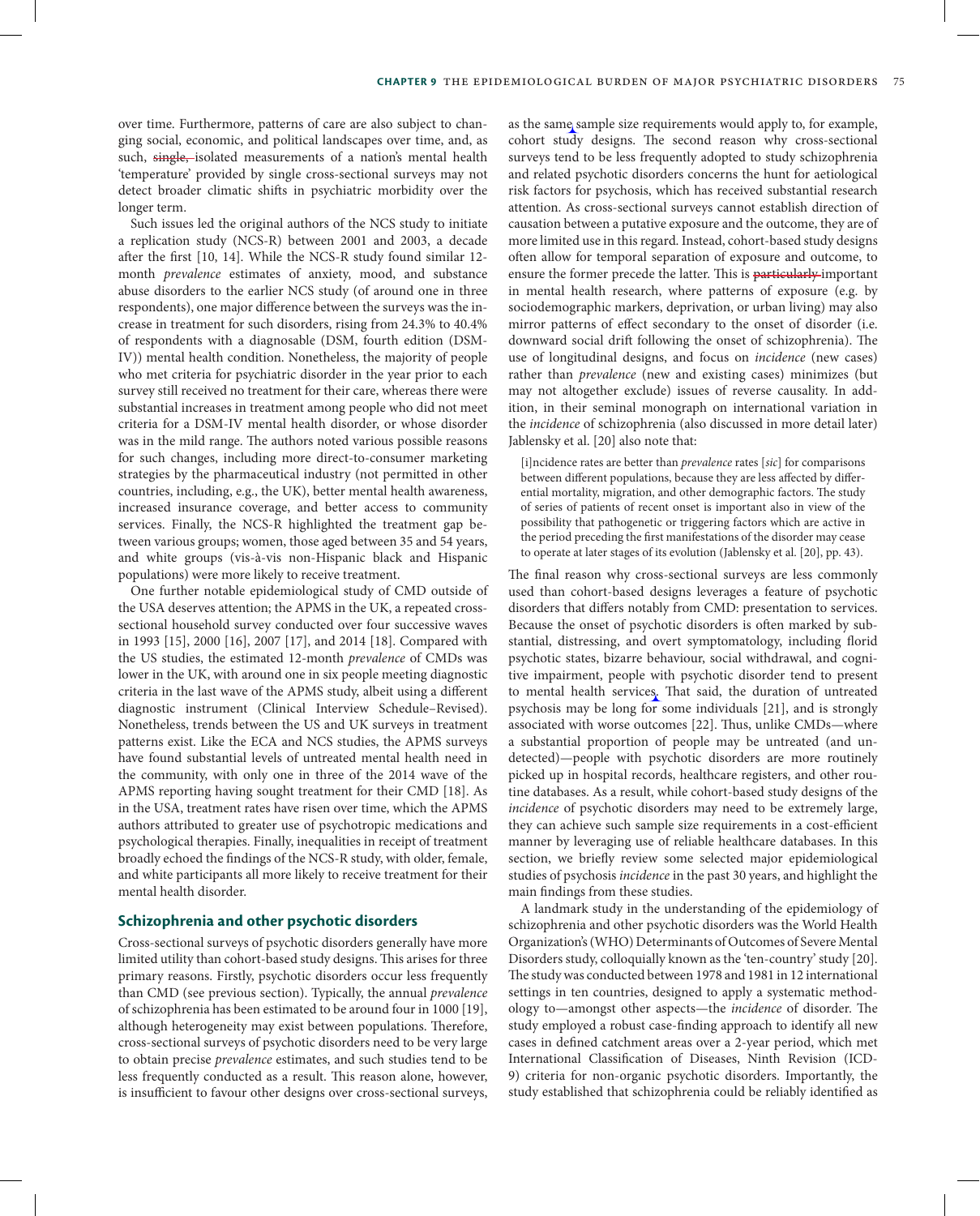a feature of all populations where it was studied, from Nigeria to India to Denmark to Japan. Furthermore, its manifestations across these settings were marked more by their similarities than their differences, suggesting broadly consistent cultural validity to the nosological identity defined in ICD-9 as 'schizophrenia'. *Incidence* data of sufficient epidemiological quality were eventually available from eight (including rural and urban Chandigarh as two separate sites) of the 12 centres, which were considered to have 'fairly complete coverage ... of the various "helping agencies" that were likely to serve as first-contact sites for psychotic patients' [20]. Importantly, the study identified a two- to threefold variation in the *incidence* of narrowly and broadly defined schizophrenia, respectively, across these international settings. *Incidence* rates thus ranged from 7 to 14 per 100,000 for narrowly defined schizophrenia, and from 15 to 42 per 100,000 for its broadly defined counterpart, typically referred to today as schizophrenia spectrum disorders (SSD). Such variation may allude to important underlying risk factors for disorder (e.g. ethnicity, see 'How patterns of *incidence* and *prevalence* of mental health disorders vary by ethnicity'). Nonetheless, despite this apparent variation, and its potential importance for advancing our understanding of the causes of schizophrenia, an unfortunate legacy of the WHO 'ten-country' was a general misinterpretation of its principal findings (it should be noted, not by the original authors) that the study showed no international variation in risk. This dogma was solely based on the findings for narrowly defined schizophrenia, which were underpowered to detect a statistically significant variation in *incidence* (but not broadly defined schizophrenia, which showed statistically significant variation (*P* < 0.05)). The view that psychotic disorders were invariant to place effects dominated much of the psychiatric literature for the next 20 years, and was used to advance exploration of the possibility that schizophrenia was almost entirely genetic in origin [23, 24].

A series of important studies conducted since the WHO tencountry study [20] have added a strong evidence base to show that schizophrenia and other psychotic disorders vary by robust, replicable factors, including age (higher during late adolescence and the early 20s), sex (higher among men), ethnicity (higher among minority groups, see 'How patterns of *incidence* and *prevalence* of mental health disorders vary by ethnicity'), and place (higher in people exposed to more urban, deprived environments). For comprehensive systematic reviews on these topics, see McGrath et al. (all aspects) [25], Kirkbride et al. (all aspects) [26], March et al. (variation by place) [27], Bourque et al. (variation by migration and generation status) [28], and Cantor-Graae and Selten (variation by ethnicity and migration) [29]. One important example, conducted in the UK, was the Aetiology and Ethnicity in Schizophrenia and Other Psychoses (AESOP) study [30]. That study used a broadly comparable design to the WHO study, and sought to ascertain the *incidence* of first-episode psychotic disorders in community settings in three defined catchment areas in the UK, South East London, Nottinghamshire, and Bristol, comprising a mix of urban, suburban, and rural environments. In that study, Kirkbride et al. [30] found that the *incidence* of non-affective psychotic disorders (SSD) varied from 13.9 in Nottinghamshire to 40.5 per 100,000 in South East London, consistent with international variance in rates observed by Jablensky et al. [20], albeit on a national scale. Register-based *incidence* studies using prospectively designed national cohorts have also provided valuable epidemiological evidence about the *incidence* of disorders, most notably from Sweden

and Denmark [31–33]. Linking entire population cohorts to hospital registers, such studies provide a powerful tool for the analysis of prospectively collected risk factors in relation to later mental health outcomes. Age-adjusted *incidence* rates of SSD from Sweden suggest that the rate in the background Swedish population is around 31 per 100,000 in women and 49 per 100,000 among men [31], reflecting known sex differences in the risk of psychotic disorders. *Incidence* rates of a similar or greater magnitude have been found for SSD in Danish registers [33], which were also able to estimate lifetime risk (similar to lifetime *prevalence*) at around 3.7% (similar for men and women).

Readers will note that the *incidence* and *prevalence* estimates obtained from these register-based cohort designs appear to be higher than comparable estimates of *incidence* from the firstcontact studies described earlier (i.e. the WHO ten-country study, the AESOP study), or lifetime *prevalence* estimates from crosssectional surveys. This pattern has been recently noted by Hogerzeil et al. [34, 35], using a dual first-contact and register-based design in the same population. Several reasons for this discrepancy may exist, but register-based designs may be more comprehensive in case identification, as 'hospital' registers will typically identify all people diagnosed with a disorder in a given healthcare system, including both in- and outpatient facilities. By comparison, firstcontact designs, which rely on regular contact with a variety of secondary and tertiary care providers allied to mental health, may still be more likely to miss cases presenting to other parts of a healthcare system, unless these are also monitored. It is also possible that first-contact designs overestimate the population at risk (i.e. the denominator), because they typically take a static estimate of the population at risk at a single point in time (i.e. from a census or similar) and multiply this by the length of case ascertainment to approximate total person-years at risk [30]. This method thus ignores changes to the population at risk over time caused by entry to (owing to immigration, changes in birth and infant mortality rates) and exit from (emigration, adult mortality) the catchment area population. While such bias may be small over shorter periods of case ascertainment, they could be amplified over longer periods, or during periods of rapid changes in migration or mortality in the population. These issues could lead to under- or overestimates of the true population at risk. By contrast, via linkage to migration and death registers, register-based cohort studies can typically estimate the exact person-years at risk with a higher degree of precision. While these two reasons (better case finding and more precise denominator estimation) suggest that the higher rates observed in register-based cohort designs may be more reliable, we also note that first-contact designs can offer better validation of psychiatric diagnoses than register-based designs. First-contact studies, such as the WHO or AESOP studies, use standardized diagnostic assessments to validate any psychiatric diagnoses initially made in clinical settings to identify cases. By contrast, psychiatric case registers usually rely on clinical diagnoses made by mental health practitioners working in a variety of mental health settings, and may be more subject to inter-rater differences, and the vagaries of shifting diagnostic practices or sociocultural attitudes to mental health over time. While studies of register-based diagnoses for schizophrenia suggest they are valid for research purposes [36, 37], single-registry snapshots do not guarantee their validity for all psychotic (or psychiatric) disorders, or across all time periods, healthcare settings, or geographical locations. Allebeck (p. 390)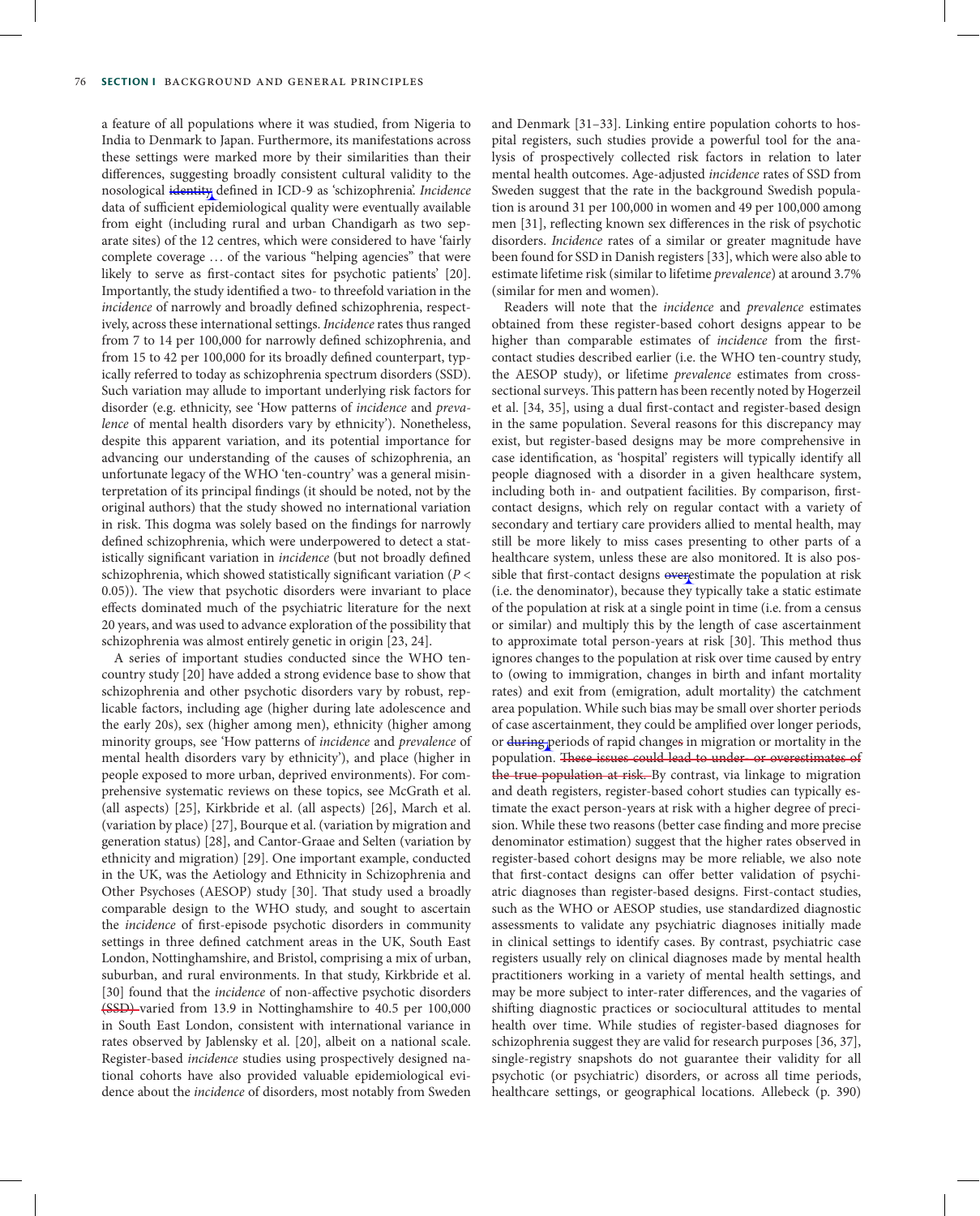suggests that these 'issues of validity and generalizability needs to be addressed for each specific study purpose' [38].

#### **Suicide**

Over 800,000 people die by suicide each year, making it an immense issue for global and public health. While we recognize the important of understanding other suicidal outcomes, including suicidal thoughts, self-harm, and suicide attempts, we restrict this subsection to major studies of rates of suicide. Our focus here, on suicide, is, in part, because it represents the most severe suicidal outcome and, in part, because the available literature may be less subject to (although not free from [39]) under-reporting and detection biases than other suicidal outcomes. A larger literature on other important suicidal outcomes demonstrates how such outcomes contribute substantially to psychiatric morbidity in the general population, and particularly among young people [18, 40]. For *prevalence* examples, see the UK APMS (i.e. McManus et al. [18]), and the Australian population surveys [41], and for good reviews on this topic see Pitman et al. [40] and Evans et al. [42]). Such outcomes contribute.

Quantifying the overall burden of suicide is difficult, because rates vary by age, sex, ethnic group, and socio-economic position. Rates also vary cross-culturally and therefore by country, as well as over time. Nonetheless, since the 1960s and 1970s several studies, in several settings, have noted a decline in suicide among older people, with some more recent increases among young men, including in the UK, Japan, Australia, and New Zealand [43]. In the USA, although rates increased among young men between 1964 and 2013, the overall age pattern remains one of upward risk by age, with substantial peaks in men after 75 years of age. By contrast, rates for women are more uniform over age in the USA, as well as elsewhere [43]. Typically, suicide rates are about three times greater in men than women. This pattern is observed consistently in the UK, across all ages, where overall risks were estimated to be 16.6 in men and 5.4 in women per 100,000 of the population in 2015 [44]. Using the most recently available global estimates of suicide from WHO (2012) [45], age-standardized rates vary substantially worldwide, from fewer than 5 per 100,000 in much of North Africa, Southern Africa, Mexico, the Middle East, the Philippines, and Indonesia, to over 15 per 100,000 in parts of Russia and many countries in the former Soviet Bloc, East Africa, India, and Japan. For men, rates ranged from 0.6 per 100,000 in Saudi Arabia to 70.8 per 100,000 in Guyana; for women, rates ranged from 0.2 per 100,000 in Syria to 35.1 in the Democratic People's Republic of Korea [43]. Owing to these high rates, combined with large population bases, suicide in low- and middle-income countries are thought to account for around 75% of all suicides worldwide [45], making them a priority for global and public mental health.

Variations in suicide rates by person, place, and time are likely to occur for a variety of reasons, including changes in the availability of means, policy interventions, socio-economic factors, and other psychosocial stressors, as well as the influence of sociocultural customs, values, and norms. The occurrence of some of these factors—most notably, availability of means and socioeconomic stressors—may partially explain the higher rates of suicide observed in rural compared with urban populations [46–49], a pattern particularly pronounced amongst men [46, 47]. For example, higher suicide rates in rural parts of the USA, Canada, the UK, and Australia have been linked to the greater availability

of firearms [47, 50–53], whereas pesticide poisonings have been observed to be more common in rural parts of Taiwan and South Korea [54, 55]. Socio-economic drivers of suicide rates are also important. There is accumulating evidence, for example, that economic recessions may impact on suicide rates through factors such as unemployment (see, e.g., Frasquihlo et al. [56]). In a further review of such evidence, the European Psychiatric Association [57] has suggested that various factors related to economic recession including unemployment, indebtedness, precarious working conditions, inequality, housing security, and a loss of social cohesion (first noted in relation to suicide risk by Durkheim [58] in the nineteenth century)—are related to suicidal behaviours and a range of other mental health problems. Exposure to such factors is rarely distributed equitably throughout the population, and the authors suggest that certain high-risk groups, including workingage men and those of low socio-economic position, may bear a disproportionate burden of increased risk attributable to these effects, exacerbated during periods of economic recession. The European Psychiatric Association also noted that [57]:

the existence of well-developed social protection and health services is also relevant. In this way, countries with a consolidated welfare state appears [*sic*] to be less exposed to adverse health outcomes related to economic decline (Martin-Carrasco et al. [57] pp. 105).

Nonetheless, they also note that the direction of causality in the association between suicide, economic hardship, and previous psychiatric morbidity have yet to be fully established. While further research is clearly required here, if true, such findings suggest that during periods of economic recession policy-level decisions that seek to reduce government expenditure through cuts to mental health services may increase suicide deaths and other mental health problems. To combat the economic impact of recession on suicide and other areas of psychiatric morbidity, the European Psychiatric Association concludes by suggesting several areas of policy intervention, including initiatives that maintain income support, create jobs and more stable working environments, and tackle housing instability and structural inequalities present in society (for a detailed explanation of possible interventions see Martin-Carrasco et al. [57]). We note that many of the drivers of, and interventions against, increased suicide rates during periods of economic recession will also apply to subgroups of the population at all points in time. Given the heterogeneity in suicide rates between person and place over time, one area of policy intervention to provide appropriate treatment response and service provision for affected individuals and groups is accurate population surveillance, using consistent definitions of suicide and accurate recording via routine health observatories. Such accurate surveillance systems although more challenging to implement in some settings—would allow early detection of emerging high risk groups for suicide, thus more effectively informing mental health service provision.

# **How patterns of** *incidence* **and** *prevalence* **of mental health disorders vary by ethnicity**

The overall *incidence* and *prevalence* estimates highlighted in the first section may mask important heterogeneity within subgroups of the population. Closer investigation of groups that may be at increased risk is therefore important for public mental health and health service planning, and may also enrich our understanding of the aetiology of disorders. Ethnic variation in the *incidence* and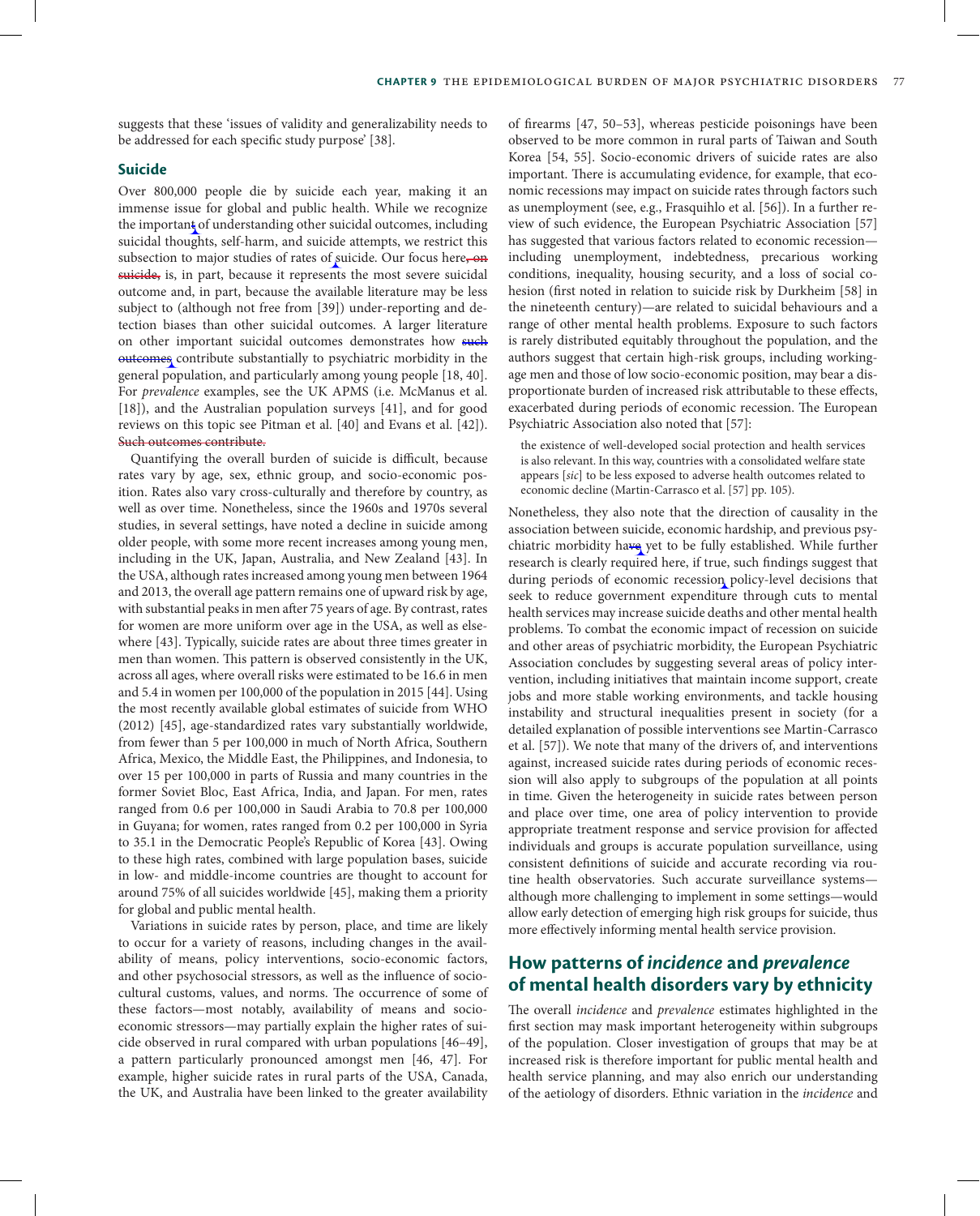*prevalence* of many health conditions has been widely documented [59], including psychiatric disorders. Early reports of high rates of hospitalization for schizophrenia, for example amongst Norwegians emigrating to the USA, date as far back as the 1920s [60]. Ethnic variation in mental illness was also identified in the aforementioned ECA study (see 'The burden of major psychiatric disorders'), which found that both the lifetime and 12-month *prevalence* of major mental disorders was higher among black respondents than those of white or Hispanic origin [61]. However, the study also noted that these ethnic groups tended to differ on important demographic characteristics (i.e. confounding), with black respondents more likely to be younger, poorer, and have less education than their white counterparts. In this section we briefly highlight the major epidemiological evidence describing any variation in the burden (*incidence* or *prevalence*) of CMD, psychotic disorders, and suicide by ethnicity and migration status.

#### **Common mental disorders**

Although a considerable literature exists on the overall *prevalence* of CMDs (see 'Schizophrenia and other psychotic disorders'), until recently there has been little population-based investigation into ethnic variations in CMD [62]. Interestingly, the overall balance of evidence in regard to CMD does not provide consistent or conclusive evidence of ethnic variation.

Research from the USA initially suggested some ethnic variation in affective disorders existed. For example, the ECA study observed that rates of depression and dysthymia were higher in white and Hispanic groups than in black individuals [63]. However, this study did not find evidence for ethnic variation in bipolar disorder [63]. By contrast, the *prevalence* of depression across 23 countries in the European Social Survey was reported to be higher among ethnic minority groups (7.1%) than the majority-Caucasian population (5.9%) [64]. Meanwhile, research from another cross-sectional survey in England, known as EMPIRIC, noted some ethnic variation in the *prevalence* of CMD, although this was modest [62]. The APMS in England found that the higher CMD annual *prevalence* in ethnic minority groups was largely explained by sociodemographic confounders [65, 66]. In a meta-analysis on the relationship between mood disorders and migration, Swinnen and Selten concluded that, if anything, there was only a marginal increase in mood disorders amongst migrants overall (relative risk (RR) 1.38, 95% CI 1.17–1.62) [67].

Notwithstanding this mixed pattern, some authors have suggested that the experience of interpersonal racism and perceived racial discrimination in society are associated with CMD risk [68, 69]. UK-based research showed that the weekly *prevalence* of CMD increased significantly for Caribbean, Indian, Irish, and Pakistani ethnic groups who had experienced interpersonal racism compared with those reporting no harassment. This effect was particularly pronounced among ethnic minority women [68]. The study also found that the experience of employment-related discrimination increased the *prevalence* of CMD among many of these groups, and, further, that the effect appeared more pronounced amongst Similarly, Bhui et al. found that CMD risk was highest among ethnic minorities who reported unfair treatment or racial insults [69]. This relationship was also demonstrated in the Netherlands, where perceived discrimination accounted for an estimated 25% of the depression risk for Turks and South-Asian Surinamese living in the Netherlands [70].

In addition to differences in the prevalence of CMD between ethnic groups, there were also variations in terms of mental health service use. A detailed report using National Survey on Drug and Health Data revealed that access to care and quality of care varied according to ethnicity [71]. For example, white adults and those reporting mixed ethnicity were more likely to report using mental health services in the past year, to have a prescription for psychiatric medication, or to receive outpatient services than black adults [71]. Other research on health service usage for CMD from the UK found that black and South Asian ethnic groups were less likely to have seen their doctor in the past year than white individuals  $[65]$ . Furthermore, even after controlling for symptom severity, black individuals were less likely to receive antidepressants than white individuals [65]. For people with depression in the past year in the USA, Latinos, Asians, and African Americans were less likely than non-Latino whites to have access to mental health treatment [72]. Also, these minority groups were less likely to have received adequate treatment for acute depressive episodes [72]. In general, ethnic minorities are less likely to receive care when they need it and are more likely to receive poor-quality care when they are treated [73]. These disparities in mental health care between ethnic groups could be driving ethnic differences in rates of mental health and mental illness, and, as such, public health policy must be developed to improve access to and quality of mental health care for ethnic minority groups.

Although the *prevalence* of CMD between different ethnic groups appears small, there is some evidence that first generation migrants (i.e. born abroad) may be at higher risk. For example, research from Sweden showed that migrants have increased CMD risk than native Swedes, although there was considerable betweengroup heterogeneity [74], with those from Finland and the Middle East at particularly elevated risk. Similarly, the Israel World Mental Health Survey found that the 12-month CMD *prevalence* was approximately double for migrants of North African or Asian origin than for European or American migrants, even after adjustment for socio-economic factors [75]. Other social determinants of health may underlie these differences, including the experience structural or interpersonal discrimination. Furthermore, migration is often accompanied by a change in socio-economic position, and Das-Munshi et al. have proposed that downward intragenerational mobility (i.e. movement to a lower socio-economic position, including lower occupational or income status, during an individual's lifetime) is associated with international migration and increased vulnerability to CMD [76]. Other predisposing factors related to migration, including the economic circumstances in a migrant's country of origin, reasons for migration, and experiences in the host country may also play a role in differing CMD risk across migrant groups [77, 78].

#### **Psychotic disorders**

The elevated rates of psychotic disorders among ethnic minorities is one of the most replicated areas of psychiatric epidemiological research, providing clear and persuasive evidence that *incidence* rates are elevated in ethnic minority groups [79–81]. Some of the earliest evidence for this came from the seminal work of Ørnulv Ødegaard, who showed that migrant status was a risk factor for psychosis among Norwegians emigrating to Minnesota in the USA in the 1930s [60]. This finding has since been replicated, and extended to the descendants of migrants, in numerous settings [28, 29, 60,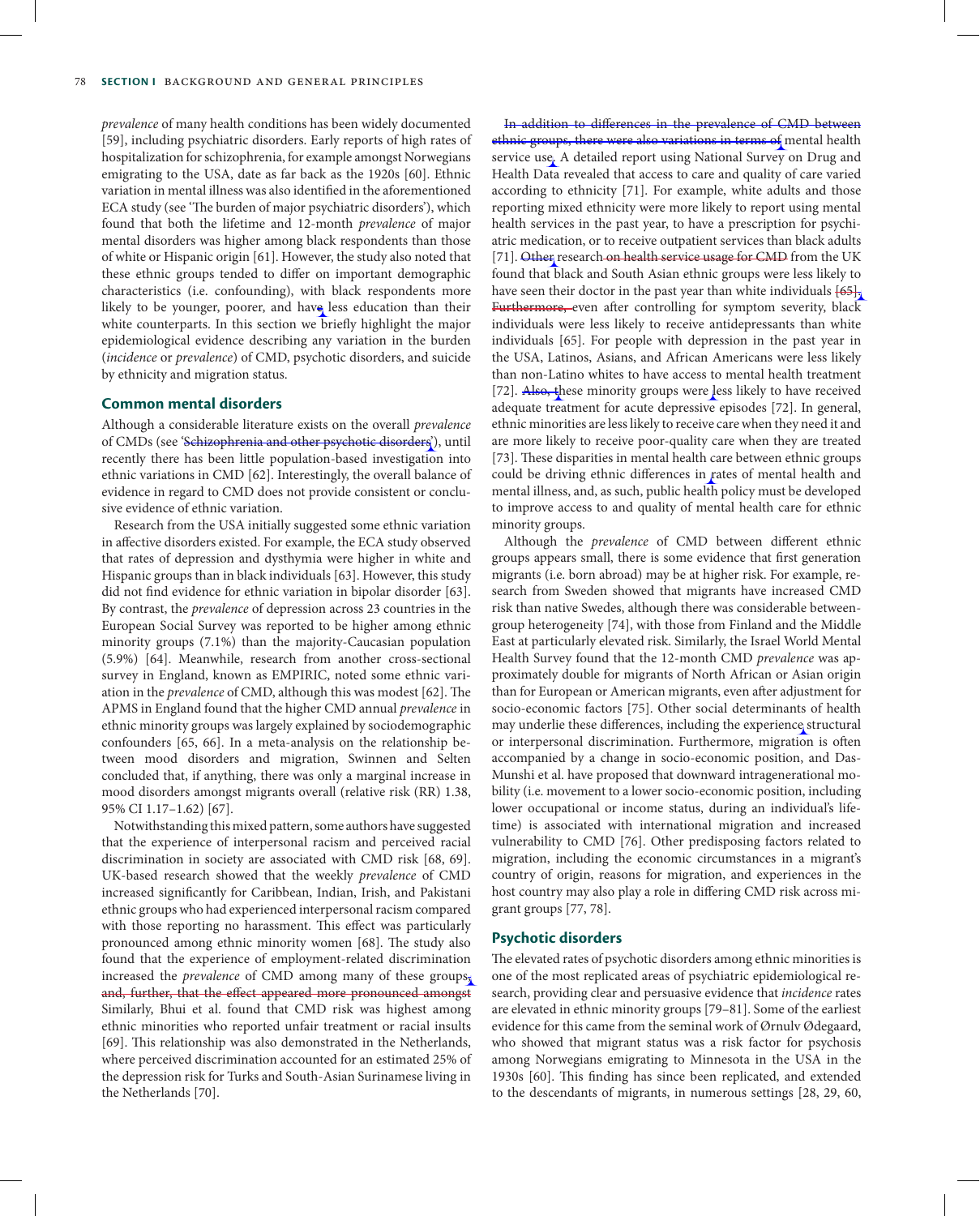82–87], including the UK [26, 88, 89], Sweden [90–92], Denmark [82, 84], the Netherlands [93], the USA [94], Canada [86, 95], and Israel [96]. The AESOP study in the UK found that ethnic minority groups were at increased risk for all psychotic disorders, with black Caribbean and African groups at highest risk [97]. A replication of this finding in a separate sample in East London found these excess *incidence* rates persisted after adjustment for socio-economic status [98]. A recent systematic review from England [26], where this issue has arguably been studied most often, suggests that the *incidence* of schizophrenia is around five times greater for people of black Caribbean (pooled RR 5.6, 95% CI 3.4–9.2) and African (pooled RR 4.7, 95% CI 3.3–6.8) backgrounds than white British people, with people from South Asia at around double the risk (pooled RR 2.4, 95% CI 1.3–4.5).

Research from the APMS study has shown that the *prevalence* of psychosis is also higher among black minority groups in the UK [66]. However, this study also suggested that the excess psychosis risk among some ethnic minority groups may be partially explained by socio-economic disadvantage [66], a finding only partially supported by comparable *incidence* studies [99].

The exact reasons for elevated risk of psychotic disorders among migrants and ethnic minority groups is still unknown (for good reviews of plausible hypotheses, see Bhugra [100], Fung et al. [101], and Morgan et al. [102]. The heterogeneity in risk between minority and migrant groups suggests that factors such as visible minority status, discrimination, or psychosocial adversity may be causally relevant to these differences. A meta-analysis found that the effect size was greater for migrants from developing versus developing countries (RR 3.3, 95% CI 2.8–3.9) [29]. One suggested explanation for higher rates among migrant groups is exposure to adversity in the country of origin, not limited to poverty, trauma, or political unrest. In support of this hypothesis, recent data from Hollander et al. demonstrated that refugees in Sweden are at even greater risk of schizophrenia than other non-refugee migrants from the same regions of origin [91]. Visible minority status may also contribute to such experiences by migrants and their descendants in their destination country following immigration [96, 103]. There are several other plausible mechanisms that may underpin these associations, including the suggestion that ethnic minority groups may be more likely to be misdiagnosed with a psychotic disorder than non-migrant groups. Although a body of indirect research does not support this idea (including the absence of differences in psychosis rates between people living in the Caribbean and the white British group in the UK [104–106], and similar symptomatic profiles by ethnicity at first presentation [107]), further research is required to examine all putative drivers of this public mental health tragedy [108].

#### **Suicide**

Despite the wide variation between countries in terms of-the overall suicide rate (see earlier 'Suicide' subsection), these aggregate estimates hide the wide-heterogeneity of suicide rates-between groups within each country, including by ethnicity. In the UK, high rates of suicide have been demonstrated among black populations, as well as older South Asian women compared with the white British majority group [109]. Among past-year mental health service users, rates of suicide were lower among South Asians men but elevated for older South Asian women versus white individuals [110]. When stratified by age and sex, the research

found that suicide rates were elevated among black Caribbean and black African men, as well as young women of South Asian, black Caribbean, and black African origin [110]. In Sweden the pattern of suicide death has been shown to be elevated among migrants and their children of Finnish (odds ratio  $(OR)_{\text{mionants}}$  1.4,  $OR_{\text{children of miernits}}$ 1.7) or Western (including Norway, Denmark, Iceland, Germany, UK, USA, Canada) origin  $(OR_{miorants} 1.2, OR_{children of miorrants} 1.7)$  [111].

Despite this variation, researchers since the 1920s have noted that suicide rates among immigrants were correlated with rates in their countries of origin [112]. This led researchers to hypothesize that migrants may 'import' their suicide risk [113, 114], as well as typical methods of suicide commonly found in their country of origin [114]. This evidence of the portability of suicide risk, coupled with evidence for the geographical differences in suicide rates between countries (see 'The burden of major psychiatric disorders') may strengthen genetic explanations of suicide risk, which posit that variation of rates between subgroups could be explained by genetic factors-or, alternately, that-important socio-environmental factors that differ between the country of origin and host country may explain these findings [114]. Some studies have also suggested convergence of migrant suicide risk to the host country rate over time following immigration perhaps owing to adopting new behavioural norms or sociocultural attitudes, which point to contextual and environmental risks for suicide [113, 115], but others have suggested this may simply be explained by regression to the mean (the phenomenon where repeated measures vary non-systematically around the true mean, so usually high or low measurements tend to be followed by measurements that are closer to the mean) [114, 116].

Globally, some of the highest rates of suicide are among Indigenous people in Australia, Canada, New Zealand, Greenland, and the USA [117, 118]. Estimates from Australia showed that the rates among Indigenous peoples was more than twice as high as those for non-Indigenous Australians [119]. For Inuit peoples, a group of Indigenous peoples in Canada, the suicide rate is 11 times higher than the Canadian average [120].

# **How the epidemiological burden of major psychiatric disorders translates into the potential for intervention**

In secion 'The burden of major psychiatric disorders' we provided an overview of the burden of major psychiatric disorders worldwide, and how these varied by the tenets of person and place. In the last section, we gave greater detail on how these psychiatric disorders varied by migration and ethnicity, two factors along which there is considerable inequality in how the mental health burden is shared within populations. While a major part of psychiatric epidemiology is to elucidate the underlying risk factors that cause these inequalities, it is also important for the discipline to consider what impact the prevention of excesses in-risk may have on the global burden of psychiatric disorders. By doing so, psychiatric epidemiology can inform public mental health, policy interventions, and health service planning. In this section we consider, briefly, a thought experiment, by asking *if a risk factor for psychiatric disorder could be removed from the population, assuming causality, what proportion of cases could be prevented?* This question lies at the heart of the formula for the *population attributable risk* (PAR), which jointly considers the *measure of association* (i.e. a risk ratio), as well as the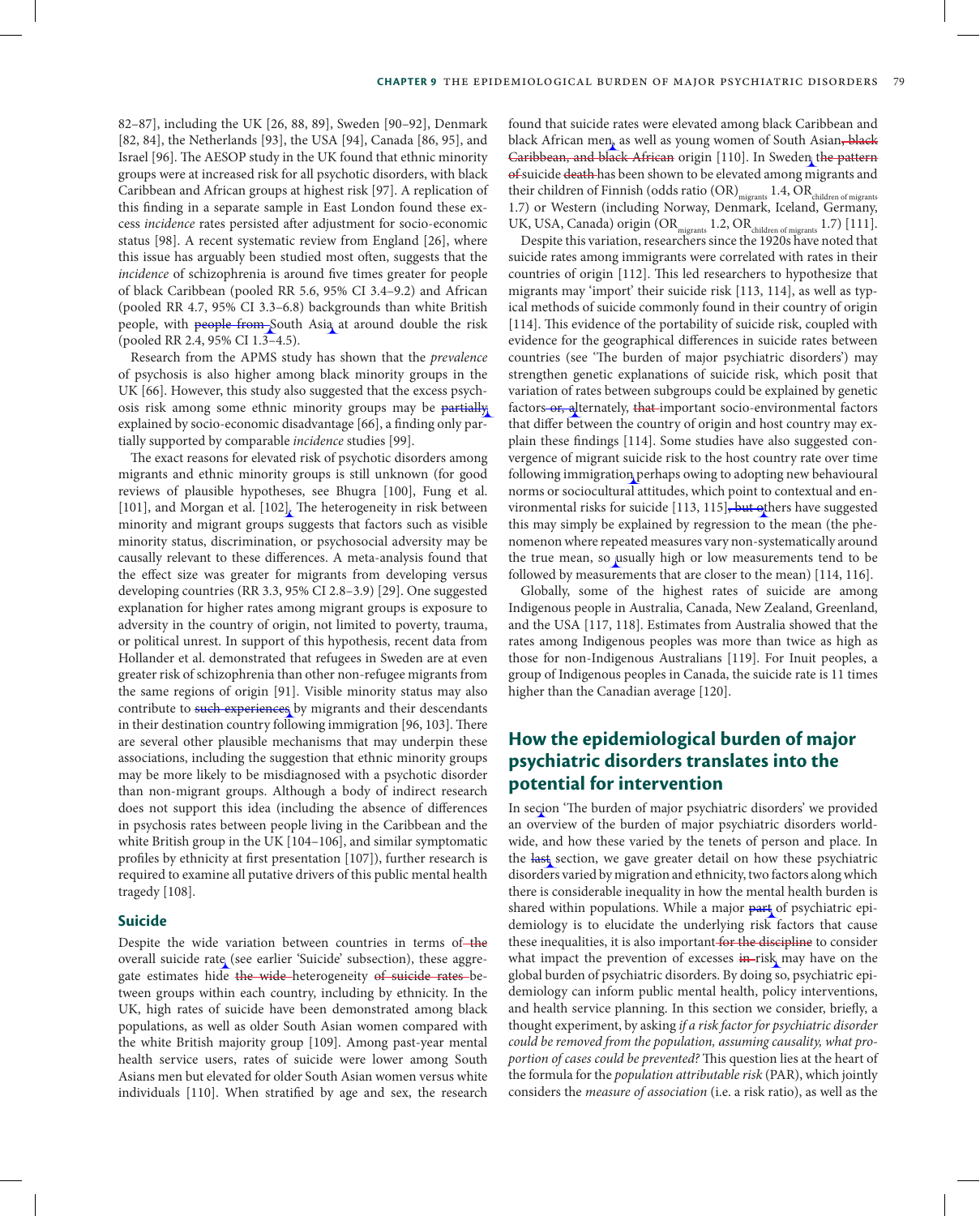level (*prevalence*) of the exposure in the population [3]. Specifically, the PAR estimates the reduction in *incidence* of an illness that would be achieved if the population was not exposed to the risk factor [3]. While the PAR is useful for translating epidemiological risks into *measures of impact* for public health, it is based on a number of assumptions, including that there is a causal relationship between exposure and outcome, that removal of the exposure has a direct reduction on the outcome, and that the risk factor itself is modifiable (see Greenland and Rothman [3] and Rockhill et al. [121] for more coverage of these issues). Clearly, the latter is—depending on interpretation—both impossible and troubling with respect to the issues of migration and ethnicity discussed in the previous section. This makes the search for the drivers of the increased risks for some migrant and ethnic minority groups an imperative issue for contemporary psychiatric epidemiology. If we can move closer to the identification of these risk factors, we can get a better handle on their-impact in terms of public mental health. Nonetheless, PARs for the respective roles of migration and ethnicity in relation to psychiatric disorders (see later) may still be ideologically useful, as beacons for the potentially preventable burden of disorders that could be prevented in the population if all underlying factors could be identified and prevented.

One challenge with applying research to public health interventions is that often the risk factors with the highest predictive power at the individual level (i.e. a large risk ratio) have a small population impact (i.e. because they are rare). Thus, epidemiological evidence that takes into account the magnitude of risk introduced by a risk factor, as well as the exposure patterns in the population is a powerful tool for public health intervention. Furthermore, PARs can be used to indicate the type of prevention strategies that may be most amenable to a given intervention. For example, as Geoffrey Rose made clear in his seminal 1984 lecture [122], population-level strategies may take priority over individual high-risk prevention approaches, when 'a large number of people at a small risk may give rise to more cases of disease than the small number who are at high risk'. This *prevention paradox* speaks to why the use of PAR can be important for public health interventions, as it provides a metric of which factors could result in the greatest potential impact.

#### **Common mental disorders**

Considering the wide range of risk factors for CMD, knowledge of PAR can potentially be used to help prioritize interventions and make informed use of limited public health resources. The multifactorial causes of CMD mean efforts to target high-risk individuals may be less effective from a public health perspective than population-based approaches. However, one major issue in designing such interventions is the level of unmet psychiatric need in the community which may never present to mental health services. Recognizing that previous episodes of depression and anxiety are one of the strongest predictors of future risk, the National Health Service in England launched a new model for treating psychological distress in the population in 2008, known as adult Improving Access to Psychological Therapies (IAPT). These services are designed to offer a stepped-care, evidencebased approach to treatment appropriate to the presenting psychological distress, including cognitive behavioural therapy and other treatments for which there is sufficient evidence as recommended

by the National Institute for Health and Care Excellence [123]. These therapies are delivered by trained, accredited practitioners. Importantly, one major focus of IAPT provision is ease of access and use of the service. The national IAPT service model is designed to be highly accessible, with low barriers to entry (both self-referrals and referral via primary care are accepted), with services delivered by guided self-help, via telephone or in person, depending on the severity of the presenting symptoms. IAPT services also offer access to an employment adviser to reduce unemployment and lost work days, through both absenteeism and presenteeism. The IAPT intervention is designed to foster greater adherence to the intervention, be cost-effective (although whether it achieves this is unclear [124]), reduce stigma, and, most importantly, uses psychological approaches that have been shown to improve mental health outcomes for a larger proportion of society than would previously have had access to services [125, 126].

Elsewhere, other approaches to CMD prevention have identified targets for prevention. Research on adolescents in the USA, for example, has shown significant PARs across many areas, including interpersonal relationships (e.g. low family connectedness, including low understanding (PAR 31%), low attention (PAR 29%), and low paternal warmth PAR (23%)); affect regulation and cognition (e.g. baseline depressed mood (PAR 39%)); delinquent/neardelinquent activities (e.g. early sexual relationships (PAR 41%)); and low levels of constructive community involvement conferred significant PAR to adolescent depression (e.g. not attending youth group (PAR 36%)) [127]. The PAR estimates from this study demonstrate that there are many risk factors from multiple domains that increase the risk of CMD, and, further, can guide the focus of preventative interventions to areas such as family connectedness or constructive community engagement. Similarly, Goodman et al. [128] demonstrated that socio-economic factors contributed a significant PAR to adolescent depression: 40% and 26% for education and income, respectively [128]. If these socio-economic factors are causal, we would expect substantial reductions in the *incidence* of CMD if effective interventions were put in place to remove the damaging effect of these risk factors, including approaches highlighted in the WHO report on effective interventions and policy options for preventing mental disorders. The WHO has compiled a report highlighting the evidence for effective interventions and policy interventions on housing, education, or economic insecurity that have been shown to reduce the burden of CMD [129, 130].

#### **Schizophrenia and other psychotic disorders**

In the case of psychotic illnesses, both ethnic minority status and urbanicity have been identified as important risk factors for development of schizophrenia and other psychotic disorders. The PAR for these two risk factors have been estimated in the UK [131]. In terms of ethnicity, the paper suggested that up to 22% of cases of psychotic disorders could be prevented if we were able to identify and remove all exposures that underlie the elevated risk of psychosis in ethnic minority populations. Furthermore, if it were possible to identify and remove all factors associated with the elevated risk among those living in urban environments, 27% of cases of nonaffective psychosis could be prevented [131]. When considered together, the joint PAR for ethnicity and urbanicity in relation to non-affective psychosis was over 60% [131], reflecting possible synergistic effects between these two exposures. However, while these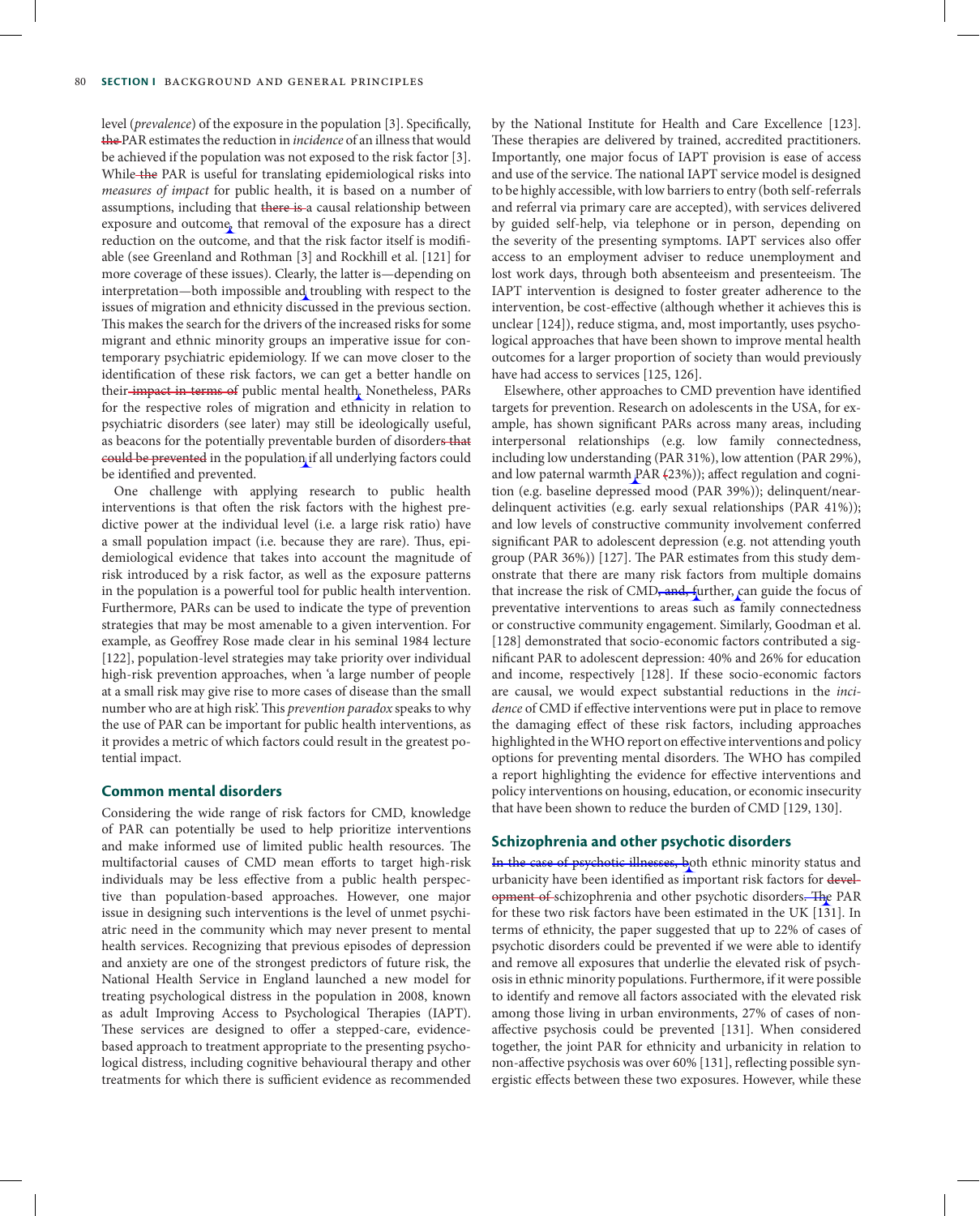high PAR estimates suggest that urbanicity and ethnicity may be important targets for population strategies, the authors point out that it is the underlying drivers of risk that these markers represent which need to be identified, tested, and established as causal mechanisms for psychosis. Furthermore, any prevention strategy targeting a non-specific exposure such as 'urban living' is unlikely to be practical or cost-effective given the absolute *incidence* of psychotic disorders [131].

#### **Suicide**

The *prevention paradox* is clearly demonstrated in suicide prevention efforts. The robust association between psychiatric disorders and suicide has led many suicide prevention efforts to focus on individuals with mental illness, as they have high risk of suicide, despite the relatively low population *prevalence* of mental illnesses. By contrast, socio-economic factors, like education, income, social exclusion, or deprivation, are more distally associated with suicide risk, but because they are more commonly distributed in the population, efforts to make even small improvements in socio-economic conditions have the potential to substantially reduce suicide risk, if causal.

In their systematic review, Li et al. estimated the *population attributable risk* associated with psychotic disorders and socio-economic factors were of similar magnitude [132]. For example, the PAR in males for low educational achievement was 41% and low occupational status was 33%, whereas the PAR for affective disorders was 26% and substance use disorders was 9% [132]. Similar findings were also observed in females, suggesting that prevention strategies focusing on either would produce similar population-level effects on suicide [132]. This finding was replicated in Denmark using population registers, and the authors indicated the evidence highlights the need to combine suicide prevention programs that focused on both high risk groups (i.e. with mental illness), and on population interventions targeting unemployment and improving social cohesion [133].

### **Public mental health and variation in rates by ethnicity**

In this chapter ('How patterns of *incidence* and *prevalence* of mental health disorders vary by ethnicity'), we have paid particular attention to how the rates of schizophrenia and other psychotic disorders, CMD, and suicide vary by ethnicity, most notably for psychotic disorders. This issue has a particular public mental health challenge, given the inequality in risk of psychotic disorders faced by some ethnic minority groups. Ethnicity is not, of course, a modifiable risk factor, making it vital to consider why the health of minority populations is negatively influenced when thinking about putative intervention strategies to reduce harm. Mental health promotion and illness prevention efforts need to first identify the mechanisms that drive the increased rates in ethnic minority groups, and then find effective interventions to mitigate this risk. To use the well-known analogy in public health, we can design culturally sensitive and appropriate interventions that pull people out of the stream; however, it is important for us to consider what is causing so many to fall into the stream in the first place. There is an ethical imperative in public health to pay attention to large systemic shifts that are required to remove the excess burden of mental

illnesses among ethnic minority populations. This requires crosssectoral, intersectional efforts, as the reasons certain population groups are more likely to end up in the 'stream' of poor mental health have to do with systems of power, privilege, advantage, and systemic racism that are rooted in legacies of discrimination and disadvantage. The intersectionality lens is an important consideration as risks, like ethnic minority status, urban living, and low socio-economic status, tend to cluster, exacerbating the increased risks. At minimum, 'preventive interventions must not directly affirm or contribute to inequality or injustice' [134]. However, an ethical approach insists that we go beyond this to actively promote equity and justice. While there does not seem to be any simple answers for how to address these systemic issues of power and injustice that may be contributing to increased risks for marginalized populations, researchers and public health professionals should attend to these issues in order to attempt to address these critical issues.

#### **References**

- 1. Porta M (ed.). *A Dictionary of Epidemiology*. 6th ed. Oxford: Oxford University Press, 2016.
- 2. Tripepi G, Jager KJ, Dekker FW, Wanner C, Zoccali C. Measures of effect: relative risks, odds ratios, risk difference, and "number needed to treat." *Kidney Int* 2007; 72: 789–791.
- 3. Greenland S, Rothman KJ. Measures of effect and measures of association. In: Rothman KJ, Greenland S (eds). *Modern Epidemiology*. 2nd ed. Philadelphia, PA: Lippincott Willams and Wilkins, 1998, pp. 47–66.
- 4. Perez L, Künzli N. From measures of effects to measures of potential impact. *Int J Public Health* 2009; 54: 45–48.
- 5. Vos T, Allen C, Arora M, et al. Global, regional, and national incidence, prevalence, and years lived with disability for 310 diseases and injuries, 1990–2015: a systematic analysis for the Global Burden of Disease Study 2015. *Lancet* 2016; 388: 1545–1602.
- 6. Laursen TM, Munk-Olsen T, Vestergaard M. Life expectancy and cardiovascular mortality in persons with schizophrenia. *Curr Opin Psychiatry* 2012; 25: 83–88.
- 7. Kirkbride JB, Jackson D, Perez J, et al. A population-level prediction tool for the incidence of first-episode psychosis: translational epidemiology based on cross-sectional data. *BMJ Open* 2013; 3: 1–14.
- 8. Steel Z, Marnane C, Iranpour C, et al. The global prevalence of common mental disorders: a systematic review and meta-analysis 1980-2013. *Int J Epidemiol* 2014; 43: 476–493.
- 9. Regier DA, Myers JK, Kramer M, et al. The NIMH Epidemiologic Catchment Area program. Historical context, major objectives, and study population characteristics. *Arch Gen Psychiatry* 1984; 41: 934–941.
- 10. Kessler RC, Demler O, Frank RG, et al. Prevalence and treatment of mental disorders, 1990 to 2003. *N Engl J Med* 2005; 352: 2515–2523.
- 11. Regier DA, Boyd JH, Burke JD, Jr, et al. One-month prevalence of mental disorders in the United States. Based on five Epidemiologic Catchment Area sites. *Arch Gen Psychiatry* 1988; 45: 977–986.
- 12. Regier DA, Farmer ME, Rae DS, et al. One-month prevalence of mental disorders in the United States and sociodemographic characteristics: the Epidemiologic Catchment Area study. *Acta Psychiatr Scand* 1993; 88: 35–47.
- 13. Silver E, Mulvey EP, Swanson JW. Neighborhood structural characteristics and mental disorder: Faris and Dunham revisited. *Soc Sci Med* 2002; 55: 1457–1470.
- 14. Kessler RC, McGonagle KA, Zhao S, et al. Lifetime and 12-month prevalence of DSM-III-R psychiatric disorders in the United States. Results from the National Comorbidity Survey. *Arch Gen Psychiatry* 1994; 51: 8–19.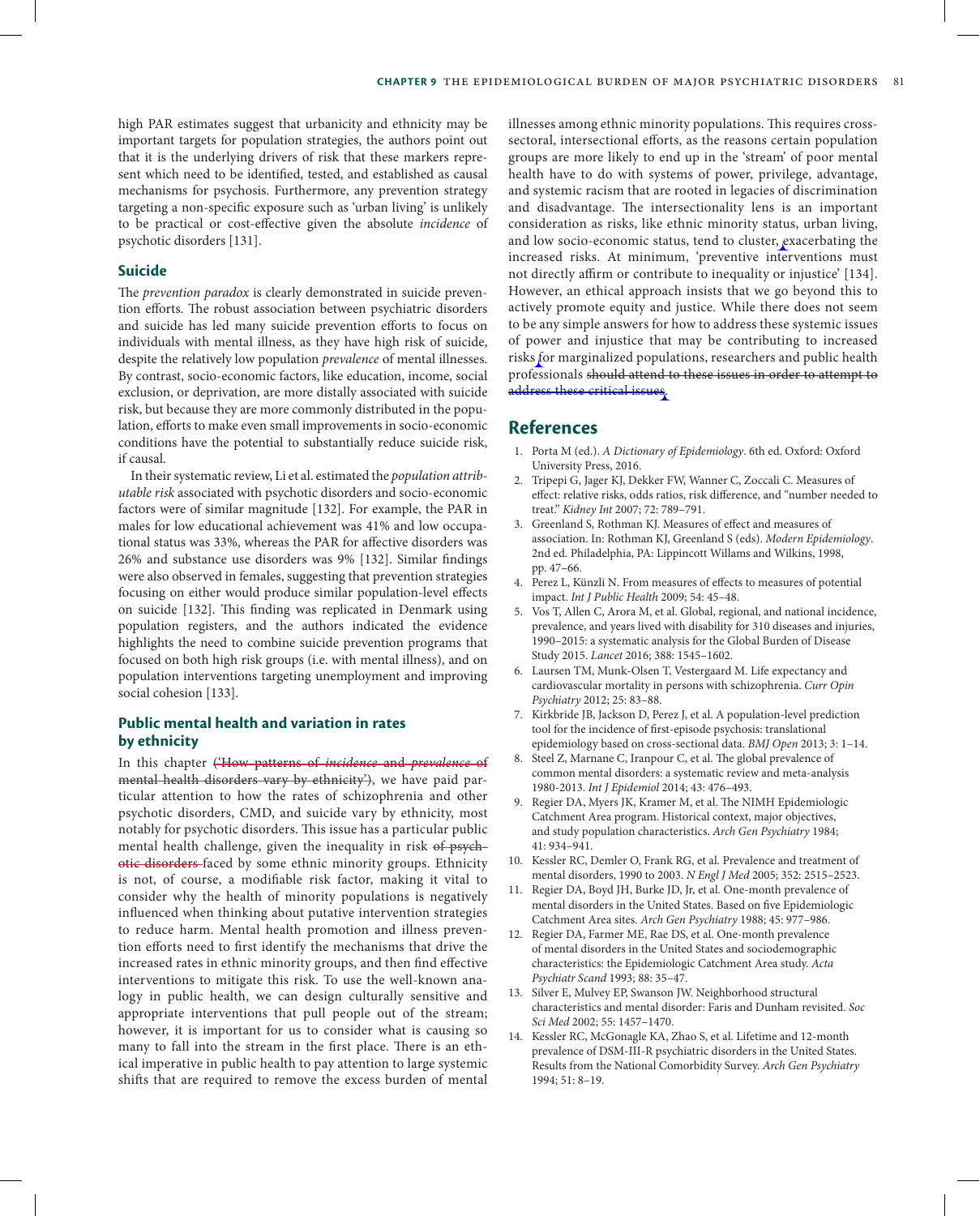#### 82 **Section I** background and general principles

- 15. Jenkins R, Lewis G, Bebbington P, et al. The National Psychiatric Morbidity surveys of Great Britain—initial findings from the household survey. *Psychol Med* 1997; 27: 775–789.
- 16. Singleton N, Bumpstead R, O'Brien M, Lee A, Meltzer H. *Psychiatric Morbidity Among Adults Living in Private Households, 2000*. London: Her Majesty's Stationary Office, 2001.
- 17. McManus S, Meltzer H, Brugha T, Bebbington P, Jenkins R. *Adult Psychiatric Morbidity in England, 2007: Results of a Household Survey*. London: The NHS Information Centre for Health and Social Care, 2009.
- 18. McManus S, Bebbington PE, Jenkins R, Brugha T. Mental health and wellbeing in England: Adult Psychiatric Morbidity Survey 2014 Executive Summary. Available at: http://content.digital.nhs.uk/ catalogue/PUB21748/apms-2014-exec-summary.pdf (2016, accessed 25 February 2018).
- 19. Saha S, Chant D, Welham J, McGrath J. A systematic review of the prevalence of schizophrenia. *PLOS MED* 2005; 2: e141.
- 20. Jablensky A, Sartorius N, Ernberg G, et al. Schizophrenia: manifestations, incidence and course in different cultures. A World Health Organization ten-country study. *Psychol Med* 1997; 20: 1–97.
- 21. Morgan C, Fearon P, Hutchinson G, et al. Duration of untreated psychosis and ethnicity in the AESOP first-onset psychosis study. *Psychol Med* 2006; 36: 239–247.
- 22. Melle I, Larsen TK, Haahr U, et al. Reducing the duration of untreated first-episode psychosis: effects on clinical presentation. *Arch Gen Psychiatry* 2004; 61: 143–150.
- 23. Crow TJ. Schizophrenia as the price that homo sapiens pays for language: a resolution of the central paradox in the origin of the species. *Brain Res Rev* 2000; 31: 118–129.
- 24. McGrath JJ. Myths and plain truths about schizophrenia epidemiology—the NAPE lecture 2004. *Acta Psychiatr Scand* 2005; 111:4–11.
- 25. McGrath J, Saha S, Welham J, El Saadi O, MacCauley C, Chant D. A systematic review of the incidence of schizophrenia: the distribution of rates and the influence of sex, urbanicity, migrant status and methodology. *BMC Med* 2004; 2: 1–22.
- 26. Kirkbride JB, Errazuriz A, Croudace TJ, et al. Incidence of schizophrenia and other psychoses in England, 1950-2009: A systematic review and meta-analyses. *PLOS ONE* 2012; 7: e31660.
- 27. March D, Hatch SL, Morgan C, et al. Psychosis and place. *Epidemiol Rev* 2008; 30: 84–100.
- 28. Bourque F, van der Ven E, Malla A. A meta-analysis of the risk for psychotic disorders among first- and second-generation immigrants. *Psychol Med* 2011; 41: 897–910.
- 29. Cantor-Graae E, Selten J-PP. Schizophrenia and migration: a metaanalysis and review. *Am J Psychiatry* 2005; 162: 12–24.
- 30. Kirkbride JB, Fearon P, Morgan C, et al. Heterogeneity in incidence rates of schizophrenia and other psychotic syndromes: findings from the 3-center AeSOP study. *Arch Gen Psychiatry* 2006; 63: 250–268.
- 31. Leao TS, Sundquist J, Frank G, Johansson LM, Johansson SE, Sundquist K. Incidence of schizophrenia or other psychoses in first- and secondgeneration immigrants: a national cohort study. *J Nerv Ment Dis* 2006; 194: 27–33.
- 32. Mortensen PB, Pedersen CB, Westergaard T, et al. Effects of family history and place and season of birth on the risk of schizophrenia. *N Engl J Med* 1999; 340: 603–608.
- 33. Pedersen CB, Mors O, Bertelsen A, et al. A comprehensive nationwide study of the incidence rate and lifetime risk for treated mental disorders. JAMA Psychiatry 2014; 71: 573–581.
- 34. Hogerzeil SJ, van Hemert AM, Rosendaal FR, Susser E, Hoek HW. Direct comparison of first-contact versus longitudinal register-based case finding in the same population: early evidence that the incidence of schizophrenia may be three times higher than commonly reported. *Psychol Med* 2014; 44: 3481–3490.
- 35. Hogerzeil SJ, van Hemert AM, Veling W, Hoek HW. Incidence of schizophrenia among migrants in the Netherlands: a direct comparison

of first contact longitudinal register approaches. *Soc Psychiatry Psychiatr Epidemiol* 2017; 52: 147–154.

- 36. Dalman C, Broms J, Cullberg J, Allebeck P. Young cases of schizophrenia identified in a national inpatient register. *Soc Psychiatry Psychiatr Epidemiol* 2002; 37: 527–531.
- 37. Löffler W, Häfner H, Fätkenheuer B, et al. Validation of Danish case register diagnosis for schizophrenia. *Acta Psychiatr Scand* 1994; 90: 196–203.
- 38. Allebeck P. The use of population based registers in psychiatric research. *Acta Psychiatr Scand* 2009; 120: 386–391.
- 39. Claassen CA, Yip PS, Corcoran P, Bossarte RM, Lawrence BA, Currier GW. National suicide rates a century after Durkheim: do we know enough to estimate error? *Suicide Life Threat Behav* 2010; 40: 193–223.
- 40. Pitman A, Krysinska K, Osborn D, et al. Suicide in young men. Lancet 2012; 379: 2383–2392.
- 41. Fairweather-Schmidt AK, Anstey KJ. Prevalence of suicidal behaviours in two Australian general population surveys: methodological considerations when comparing across studies. *Soc Psychiatry Psychiatr Epidemiol* 2012; 47: 515–522.
- 42. Evans E, Hawton K, Rodham K, Deeks J. The prevalence of suicidal phenomena in adolescents: a systematic review of population-based studies. *Suicide Life Threat Behav* 2005; 35: 239–250.
- 43. Snowdon J, Phillips J, Zhong B, Yamauchi T, Chiu HFK, Conwell Y. Changes in age patterns of suicide in Australia, the United States, Japan and Hong Kong. *J Affect Disord* 2017; 211: 12–19.
- 44. Office for National Statistics. Suicides in the UK: 2015 registrations. Available at: https://www.ons.gov.uk/peoplepopulationandcommunity/ birthsdeathsandmarriages/deaths/bulletins/ suicidesintheunitedkingdom/2015registrations (2016, accessed 18 February 2018).
- 45. World Health Organization. Suicide data. Available at: http://www. who.int/mental\_health/prevention/suicide/suicideprevent/en/ (2016, accessed 15 January 2017).
- 46. Yip PSF, Liu KY, Hu J, Song XM. Suicide rates in China during a decade of rapid social changes. *Soc Psychiatry Psychiatr Epidemiol* 2005; 40: 792–798.
- 47. Fontanella CA, Hiance-Steelesmith DL, Phillips GS, et al. Widening rural–urban disparities in youth suicides, United States, 1996–2010. *JAMA Pediatr* 2015; 169: 466.
- 48. Patel V, Ramasundarahettige C, Vijayakumar L, et al. Suicide mortality in India: a nationally representative survey. Lancet 2012; 379: 2343–2351.
- 49. Levin KA, Leyland AH. Urban/rural inequalities in suicide in Scotland, 1981–1999. *Soc Sci Med* 2005; 60: 2877–2890.
- 50. Ngamini Ngui A, Apparicio P, Moltchanova E, Vasiliadis H-M. Spatial analysis of suicide mortality in Québec: spatial clustering and area factor correlates. *Psychiatry Res* 2014; 220: 20–30.
- 51. Kapusta ND, Zorman A, Etzersdorfer E, Ponocny-Seliger E, Jandl-Jager E, Sonneck G. Rural–urban differences in Austrian suicides. *Soc Psychiatry Psychiatr Epidemiol* 2008; 43: 311–318.
- 52. Searles VB, Valley MA, Hedegaard H, Betz ME. Suicides in urban and rural counties in the United States, 2006–2008. *Crisis* 2014; 35: 18–26.
- 53. Qi X, Hu W, Page A, Tong S. Dynamic pattern of suicide in Australia, 1986–2005: a descriptive-analytic study. *BMJ Open* 2014; 4: e005311.
- 54. Chang SS, Sterne JA, Wheeler BW, Lu TH, Lin JJ, Gunnell D. Geography of suicide in Taiwan: spatial patterning and socioeconomic correlates. *Health Place* 2011; 17: 641–650.
- 55. Park B, Lester D. Rural and urban suicide in South Korea. *Psychol Rep*. 2012; 111: 495–497.
- 56. Frasquilho D, Matos MG, Salonna F, et al. Mental health outcomes in times of economic recession: a systematic literature review. *BMC Public Health* 2016; 16: 115.
- 57. Martin-Carrasco M, Evans-Lacko S, Dom G, et al. EPA guidance on mental health and economic crises in Europe. *Eur Arch Psychiatry Clin Neurosci* 2016; 266: 89–124.
- 58. Durkheim E, Spaulding JA, Simpson G. *Suicide: A Study in Sociology*. London: Routledge & Kegan Paul, 1952.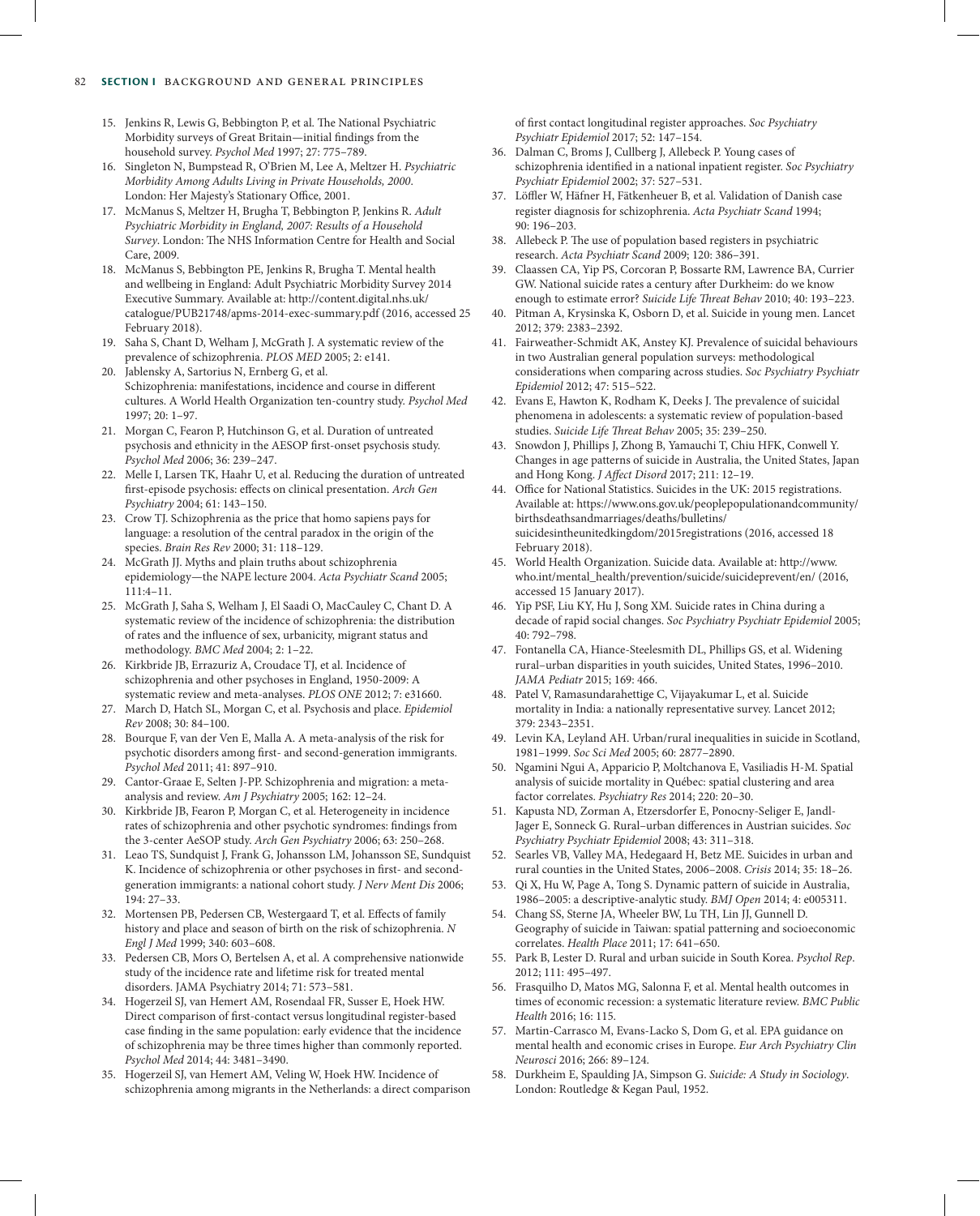- 59. Nazroo JY. The structuring of ethnic inequalities in health: Economic position, racial discrimination, and racism. *Am J Public Health* 2003; 93: 277–284.
- 60. Ødegaard Ø. Emigration and insanity. *Acta Psychiatr Neurol* 1932; 4 (Suppl.): 1–206.
- 61. Robins L, Locke B, Regier D. An overview of psychiatric disorders in America. In: Robins LN, Regier DA (eds). *Psychiatric Disorders in America: The Epidemiologic Catchment Area Study*. Free Press: New York, 1991, pp. 228–267.
- 62. Weich S, Nazroo J, Sproston K, et al. Common mental disorders and ethnicity in England: the EMPIRIC study. *Psychol Med* 2004; 34: 1543–1551.
- 63. Weissman MM, Bruce ML, Leaf PJ, Florio LP, Holzer C, III. Affective disorders. In: Robins L, Regier DA (eds). *Psychiatric Disorders in America: The Epidemiologic Catchment Area Study*. Free Press: New York, 1991, pp. 53–80.
- 64. Missinne S, Bracke P. Depressive symptoms among immigrants and ethnic minorities: a population based study in 23 European countries. *Soc Psychiatry Psychiatr Epidemiol* 2012; 47: 97–109.
- 65. Cooper C, Spiers N, Livingston G, et al. Ethnic inequalities in the use of health services for common mental disorders in England. *Soc Psychiatry Psychiatr Epidemiol* 2013; 48: 685–692.
- 66. Brugha T, Jenkins R, Bebbington P, Meltzer H, Lewis G, Farrell M. Risk factors and the prevalence of neurosis and psychosis in ethnic groups in Great Britain. *Soc Psychiatry Psychiatr Epidemiol* 2004; 39: 939–946.
- 67. Swinnen SGHA, Selten JP. Mood disorders and migration: metaanalysis. *Br J Psychiatr*y 2007; 190: 6–10.
- 68. Karlsen S, Nazroo JY, McKenzie K, Bhui K, Weich S. Racism, psychosis and common mental disorder among ethnic minority groups in England. *Psychol Med* 2005; 35: 1795–1803.
- 69. Bhui K, Stansfeld S, McKenzie K, Karlsen S, Nazroo J, Weich S. Racial/ethnic discrimination and common mental disorders among workers: findings from the EMPIRIC study of ethnic minority groups in the United Kingdom. *Am J Public Health* 2005; 95: 496–501.
- 70. Ikram UZ, Snijder MB, Fassaert TJL, Schene AH, Kunst AE, Stronks K. The contribution of perceived ethnic discrimination to the prevalence of depression. *Eur J Public Health* 2015; 25: 243–248.
- 71. Substance Abuse and Mental Health Services Administration(SAMHSA). *Racial/Ethnic Differences in Mental Health Service Use Among Adults*. HKHS Publication No. SMA-15-4906. Rockville, MD: SAMHSA, 2015.
- 72. Algeeria M, Chatterji P, Well SK, et al. Disparity in depression among racial and ethnic minority populations in the United States. *Psychiatr Serv* 2008; 59: 1264–1272.
- 73. McGuire T, Miranda J. Racial and ethnic disparities in mental health care: evidence and policy implications. *Health Aff (Millwood)* 2008; 27: 393–403.
- 74. Gilliver SC, Sundquist J, Li X, Sundquist K. Recent research on the mental health of immigrants to Sweden: a literature review. *Eur J Public Health* 2014; 24(Suppl. 1): 72–79.
- 75. Nakash O, Levav I, Gal G. Common mental disorders in immigrant and second-generation respondents: results from the Israel-based World Mental Health Survey. *Int J Soc Psychiatry* 2013; 59: 508–515.
- 76. Das-Munshi J, Leavey G, Stansfeld SA, Prince MJ. Migration, social mobility and common mental disorders: critical review of the literature and meta-analysis. *Ethn Health* 2012; 17: 17–53.
- 77. Lindert J, Ehrenstein OS von, Priebe S, Mielck A, Brähler E. Depression and anxiety in labor migrants and refugees—a systematic review and meta-analysis. *Soc Sci Med* 2009; 69: 246–257.
- 78. Porter M, Haslam N. Predisplacement and postdisplacement of refugees and internally displaced persons. *JAMA* 2005; 294: 610–612.
- 79. Schwartz RC, Blankenship DM. Racial disparities in psychotic disorder diagnosis: a review of empirical literature. *World J Psychiatry* 2014; 4: 133–140.
- 80. Kirkbride J, Errazuriz A, Croudace T, et al. *Systematic Review of the Incidence and Prevalence of Schizophrenia and Other Psychoses*

 *in England*. London: Department of Health Policy Research Programme, 2012.

- 81. King M, Coker E, Leavey G, Hoare A, Johnson-Sabine E. Incidence of psychotic illness in London: comparison of ethnic groups. *BMJ* 1994; 309: 1115–1119.
- 82. Cantor-Graae E, Pedersen CB. Full spectrum of psychiatric disorders related to foreign migration. *JAMA Psychiatry* 2013; 70: 427.
- 83. Cantor-Graae E, Pedersen CB. Risk of schizophrenia in secondgeneration immigrants: a Danish population-based cohort study. *Psychol Med* 2007; 37: 485–494.
- 84. Pedersen CB, Demontis D, Pedersen MS, et al. Risk of schizophrenia in relation to parental origin and genome-wide divergence. *Psychol Med* 2012; 42: 1515–1521.
- 85. Amad A, Guardia D, Salleron J, Thomas P, Roelandt JL, Vaiva G. Increased prevalence of psychotic disorders among third-generation migrants: Results from the French Mental Health in General Population survey. *Schizophr Res* 2013; 147: 193–195.
- 86. Kirkbride JB, Hollander AC. Migration and risk of psychosis in the Canadian context. *CMAJ* 2015; 187: 637–638.
- 87. Selten JP, Cantor-Graae E, Kahn RS. Migration and schizophrenia. *Curr Opin Psychiatry* 2007; 20: 111–115.
- 88. Coid JW, Kirkbride JB, Barker D, et al. Raised incidence rates of all psychoses among migrant groups: findings from the East London first episode psychosis study. *Arch Gen Psychiatry* 2008; 65: 1250–1258.
- 89. Tortelli A, Errazuriz A, Croudace T, et al. Schizophrenia and other psychotic disorders in caribbean-born migrants and their descendants in england: systematic review and meta-analysis of incidence rates, 1950–2013. *Soc Psychiatry Psychiatr Epidemiol* 2015; 50: 1039–1055.
- 90. Cantor-Graae E, Zolkowska K, McNeil TF. Increased risk of psychotic disorder among immigrants in Malmö: a 3-year first-contact study. *Psychol Med* 2005; 35: 1155–1163.
- 91. Hollander A-C, Dal H, Lewis G, Magnusson C, Kirkbride JB, Dalman C. Refugee migration and risk of schizophrenia and other nonaffective psychoses: cohort study of 1.3 million people in Sweden. BMJ 2016; 352: i1030.
- 92. Zolkowska K, Cantor-Graae E, McNeil TF. Increased rates of psychosis among immigrants to Sweden: is migration a risk factor for psychosis? *Psychol Med* 2001; 31: 669–678.
- 93. Veling W. Ethnic minority position and risk for psychotic disorders. *Curr Opin Psychiatry* 2013; 26: 166–171.
- 94. Bresnahan M, Begg MD, Brown A, et al. Race and risk of schizophrenia in a US birth cohort: another example of health disparity? *Int J Epidemiol* 2007; 36: 751–758.
- 95. Smith GN, Boydell J, Murray RM, et al. The incidence of schizophrenia in European immigrants to Canada. *Schizophr Res* 2006; 87: 205–211.
- 96. Weiser M, Werbeloff N, Vishna T, et al. Elaboration on immigration and risk for schizophrenia. *Psychol Med* 2008; 38: 1113–1119.
- 97. Fearon P, Kirkbride JB, Morgan C, et al. Incidence of schizophrenia and other psychoses in ethnic minority groups: results from the MRC AESOP Study. *Psychol Med* 2006; 36: 1541–1550.
- 98. Kirkbride JB, Barker D, Cowden F, et al. Psychoses, ethnicity and socio-economic status. *Br J Psychiatry* 2008; 193: 18–24.
- 99. Kirkbride JB, Barker D, Cowden F, et al. Psychoses, ethnicity and socio-economic status. *Br J Psychiatry* 2008; 193: 18–24.
- 100. Bhugra D. Migration and schizophrenia. *Acta Psychiatr Scand* 2000; 102: 68–73.
- 101. Fung WLA, Jones PB, Bhugra D. Ethnicity and mental health: the example of schizophrenia and related psychoses in migrant populations in the Western world. *Psychiatry* 2009; 8: 335–341.
- 102. Morgan C, Charalambides M, Hutchinson G, Murray RM. Migration, ethnicity, and psychosis: toward a sociodevelopmental model. *Schizophr Bull* 2010; 36: 655–664.
- 103. Littlewood R, Lipsedge M. Migration, ethnicity and diagnosis. *Psychiatr Clin (Basel)* 1978; 11: 15–22.
- 104. Hickling FW, Rodgers-Johnson P. The incidence of first contact schizophrenia in Jamaica. *Br J Psychiatry* 1995; 167: 193–196.